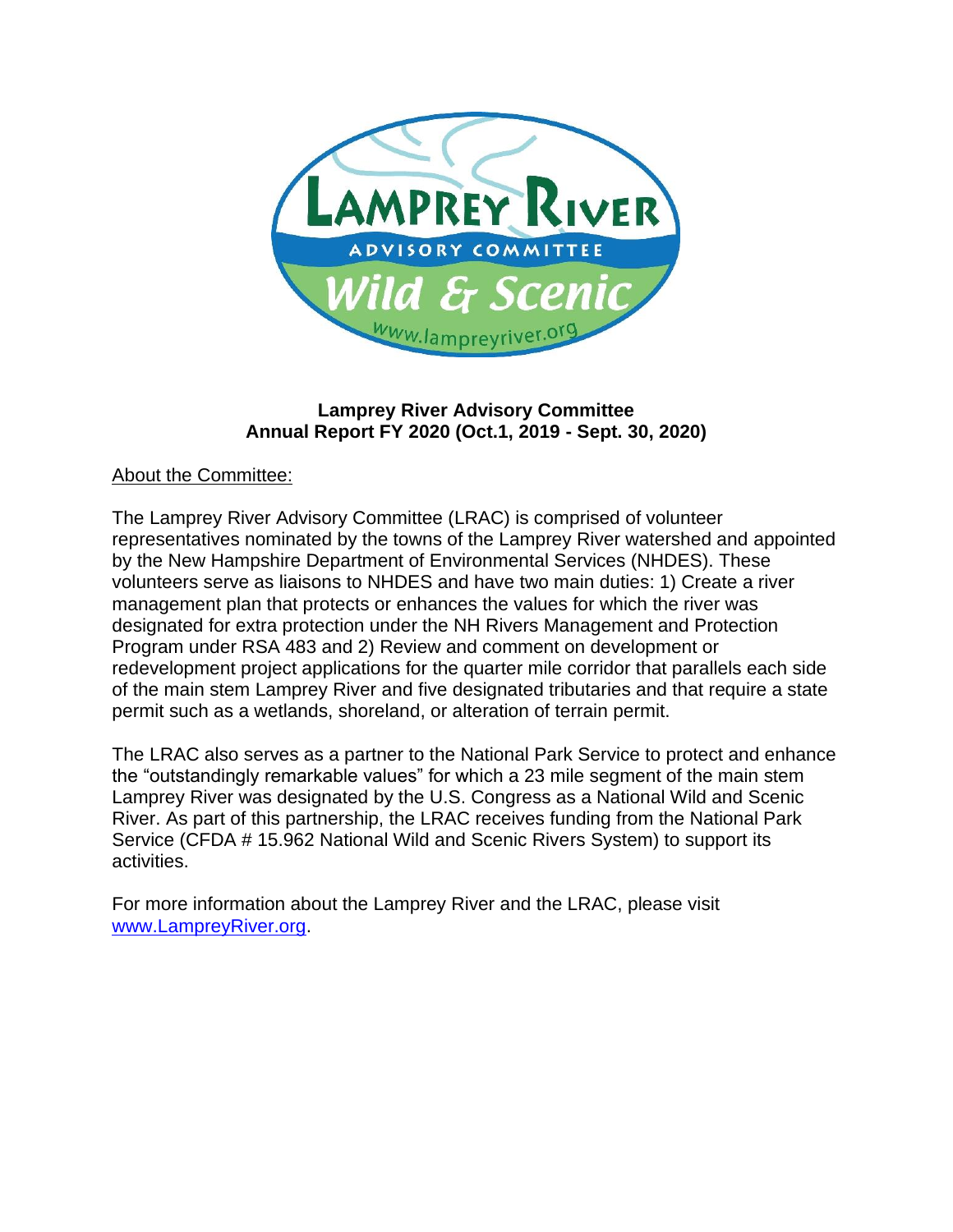Beginning in mid- March, the novel corona disease, COVID19, caused massive shutdowns across the United States and around the globe. This situation imposed many new challenges, curtailing in-person meetings and outreach, and complicating several projects. A prolonged drought resulted in very low flows in the river in late summer. Despite these obstacles, good progress was made that will help fulfill goals of the management plan going forward.

## History:

The LRAC was pleased to create and fund the kiosk panel at Thompson Forest in Durham. This former dairy farm is being transformed to managed shrubmeadow habitat and includes a walking trail through forest and field. A public tour was offered in November 2019. The LRAC contributed to the permanent protection of the site.



## Land Protection:

- The 10-acre Lord property in Durham was transferred to The Nature Conservancy, adding 0.3 mile of protected land along the main stem Lamprey River and creating an important addition to the 235-acre Lamprey River Preserve. With the addition of this project, the LRAC has contributed expertise and funding to protect 3743 acres along the river.
- The land protection workgroup created an updated land conservation map that shows what lands have already been protected and will guide future efforts to support projects that will result in better protection of wildlife and clean water resources.

## Outreach:

A full schedule of events, nature walks, and presentations was planned, but COVID19 made these gatherings risky and all were cancelled. Outreach efforts turned largely to computer-based modes.

- *Chick and Dee-Dee's Lamprey River Adventure* children's book was made available for free viewing via [www.LampreyRiver.org.](http://www.lampreyriver.org/)
- Two new videos featuring an interview with naturalist author and artist David Carroll were completed and were made available for viewing on the website.
- River-related articles were shared with towns for e-newsletters.
- Work to update and upgrade the website was begun, with an anticipated go-live date in late 2020 or early 2021.

## Project Review:

The committee reviewed and commented on 19 projects that required wetlands, shoreland, alteration of terrain, or a combination of permits from the New Hampshire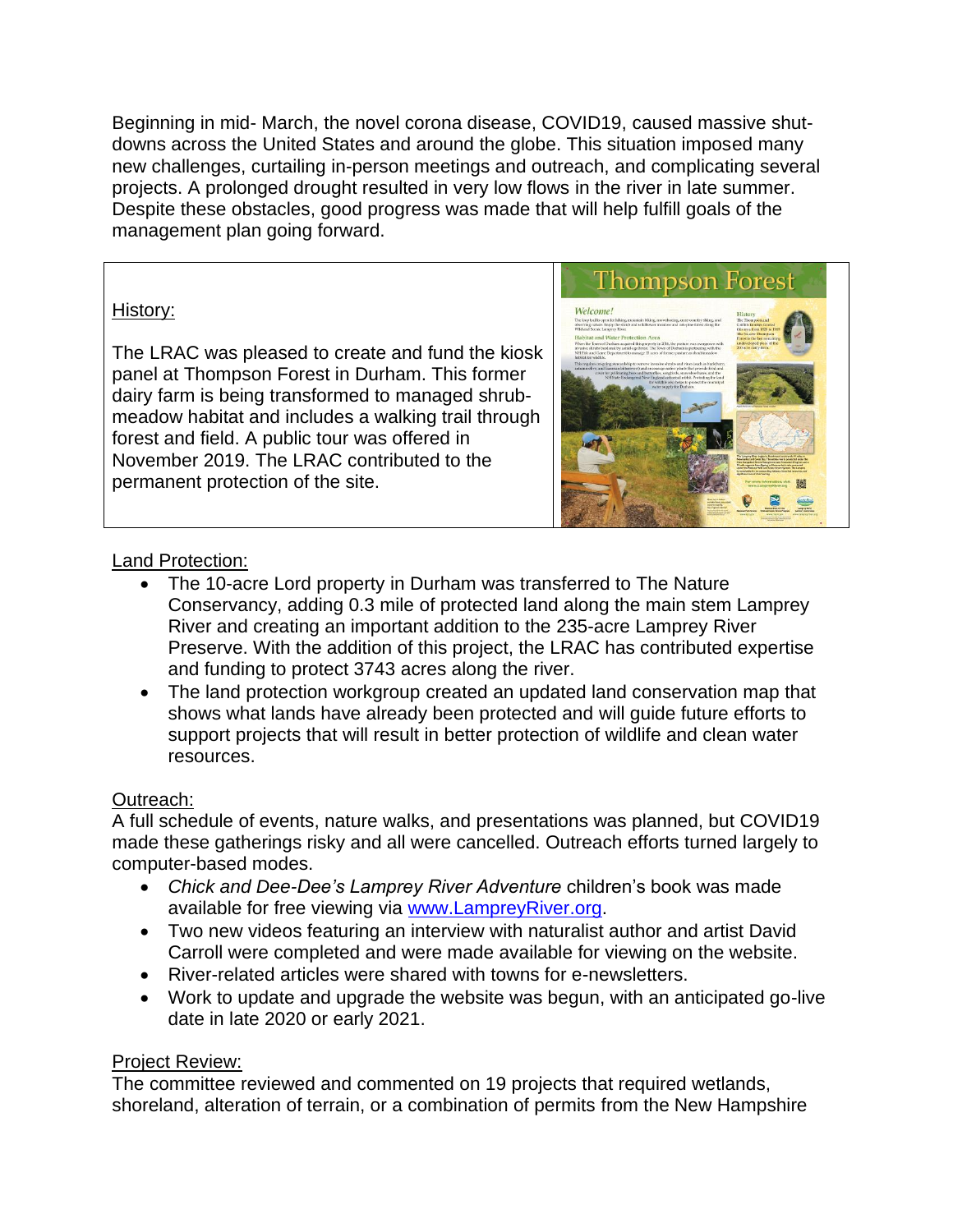Department of Environmental Services (NHDES). The LRAC does not have the authority to grant or deny permits, but its comments must be considered by NHDES.

#### Recreation:

With travel restrictions imposed by COVID 19, people spent significantly more time outside exploring the river and visiting local parks and conservation areas.

The committee created a new public paddling access map and guide that includes sites from Raymond, Epping, Lee, Durham, and Newmarket. Two versions were developed: one for on-line viewing and one that can easily be printed at home and folded to fit in a pocket.



- The popular 2008 *Explore the Lamprey River* recreation map and guide that covers the Wild and Scenic towns of Epping, Lee, Durham, and Newmarket was updated.
- •

Funding was provided to the Town of Newmarket to purchase and install a kayak rack at Schoppmeyer Memorial Park. All town parks with canoe access in Newmarket are now equipped with LRAC-funded kayak racks. These racks hold town-owned kayaks that can be rented at a reasonable rate and allow more people to visit the river without having to own and transport a private boat.



• A grant to the Lee Conservation Commission was provided for trail improvements at Little River Park. The grant funds a kiosk, signage, bench, and a boardwalk crossing over a small stream on the trail. Work will be finalized in 2021.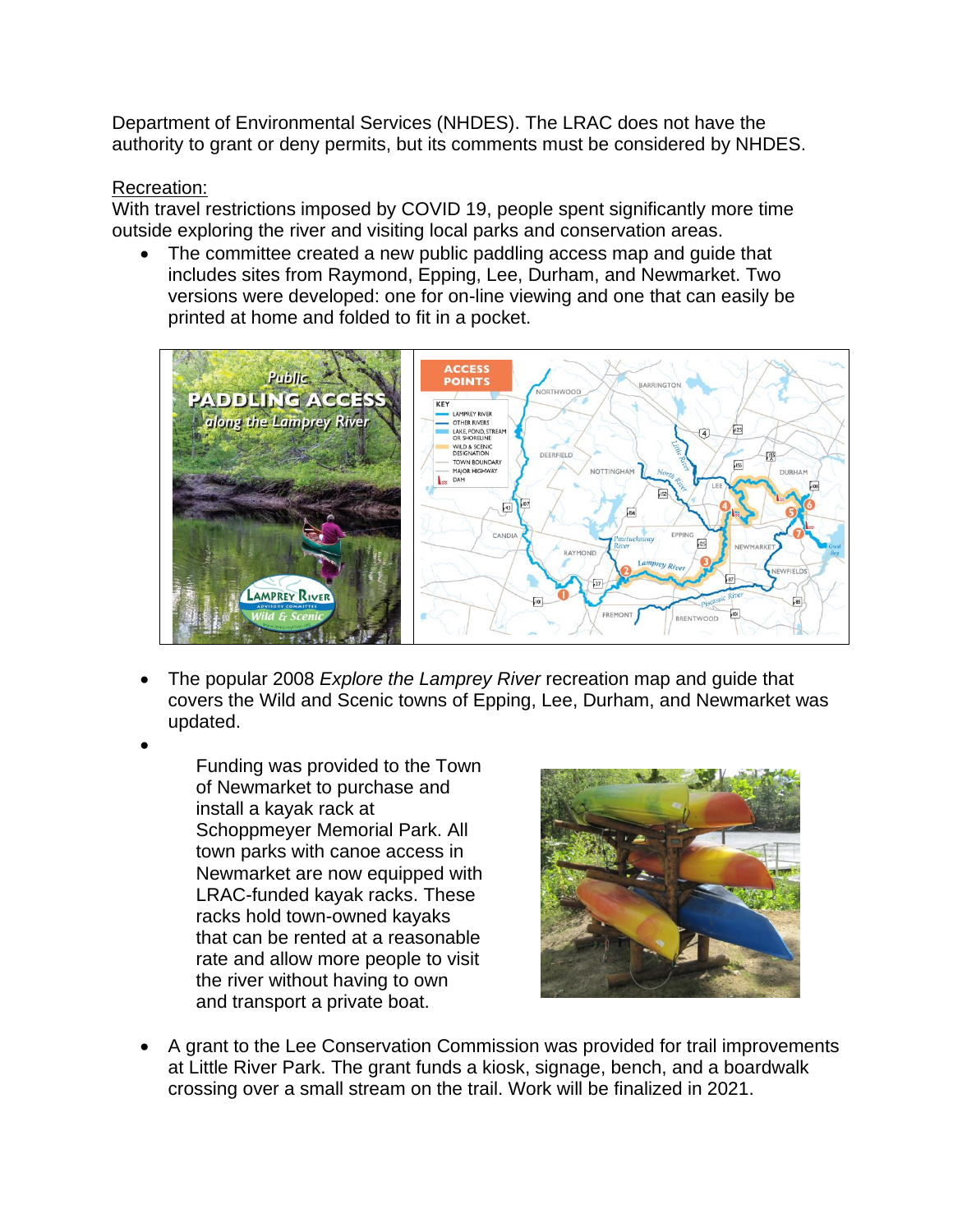• The LRAC had no role in this, but we were pleased to learn that the Town of Newmarket installed a kayak entry and exit assist device onto the dock at Schoppmeyer Memorial Park. The device is a first on the freshwater portion of the river and helps people with balance or strength issues to enjoy the river by boat.



The new kayak assistance device in Newmarket. The boat is placed or floated onto the two submerged horizontal bars. The kayaker can then use the hand rail overhead to provide stability for a safe, dry entry and exit.

# Water Quality:

- The LRAC funded a UNH graduate student to study nutrient budgets along segments of the main stem Lamprey River. A key finding from most sampling stations showed a net accumulation of nitrogen. This indicates that natural processes that remove nitrogen are being outpaced by non-point source inputs, (those that cannot be easily traced to a particular source).
- A grant to the Raymond Conservation Commission was used to fund a wetland inventory and recommend zoning changes to maximize protection of the town's drinking water.

## Wildlife and Ecology:

Volunteers with the Pawtuckaway Lake Improvement Association (PLIA) have documented and carefully removed variable milfoil for the past several years, but certain sections of the lake are not easily surveyed. Using a grant from the LRAC, the PLIA developed a pilot program using side-scan sonar to locate invasive variable milfoil in the lake. Water from the lake is routinely released into the Pawtuckaway River and then into the Lamprey. By containing this invasive weed in the lake, the chances of its escaping and taking hold in the Lamprey are greatly reduced. The protocols being developed will be shared with other lake and river groups, thus potentially benefitting the whole state.

## Future Plans:

- The History Workgroup will work with the Durham Historical Association to study industrial archaeology at Packers Falls.
- The updated and expanded website will be used to connect residents and visitors to the river.
- The updated recreation map will be distributed to local libraries, recreation departments, camp grounds, and visitors to local fairs.